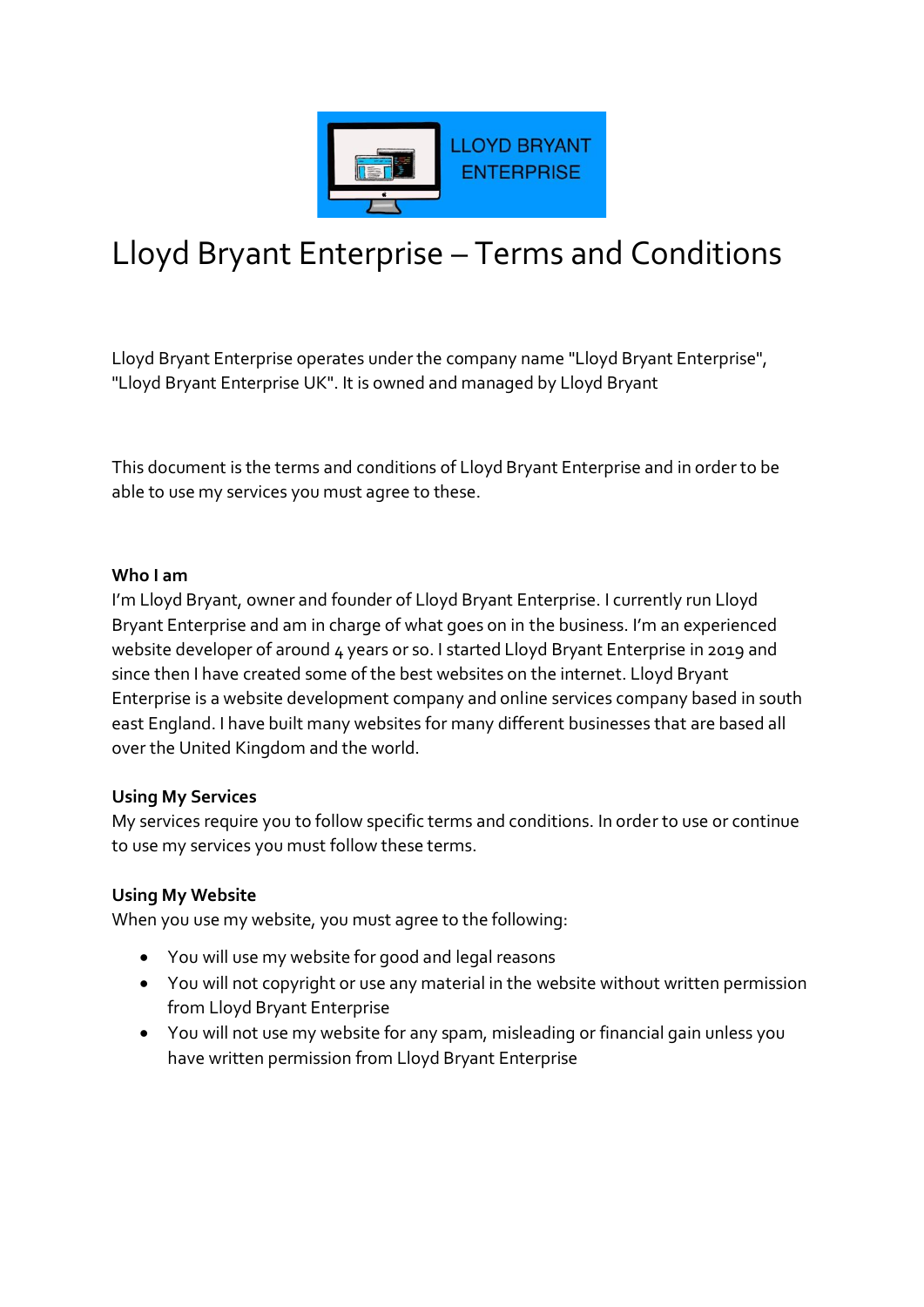When you visit the Lloyd Bryant Enterprise website ("[https://lloydbryantenterprise.com/\)](https://lloydbryantenterprise.com/) You must make sure you understand the cookies policy of the website where you can find that here (If this link doesn't work copy and paste

<https://lloydbryantenterprise.com/cookies-policy.html> into your browser).

If you wish to use any content on the website for commercial or personal use you must have written permission from Lloyd Bryant Enterprise, this may be in the form of a letter printed to your address or an Email. Lloyd Bryant Enterprise will not call you to give you permission for security and legal reasons.

# **Contacting Me Via My Website**

If you wish to get in touch with Lloyd Bryant Enterprise via the website, please make sure you visit<https://www.lloydbryantenterprise.com/contact.html> and fill out the form provided. If you wish to contact me another way you can do so by emailing or calling me, details shown below.

- Email: b9949502@gmail.com
- Phone: 07947 842433

When using the website contact form on the contact page you must make sure to spell everything correctly and it is written so I can understand. You must fill out every field on the form as it is mandatory for me to collect the correct and relevant information.

## **SECURITY DISCLAIMER**

Lloyd Bryant Enterprise will never ask you for your bank details or passwords. If you end up on a website that looks similar to mine or the same and is asking you for private, confidential information such as your passwords or bank details please get in touch with me immediately.

Some scammers can create similar websites that look identical to a real one but have an incorrect domain or with things spelt differently or wrong. I will never ask for info that is private. If you think my website has been cloned, please get in touch below.

- Email[: lb9949502@gmail.com](mailto:lb9949502@gmail.com)
- Phone: 07947 842433

DO NOT USE THE WEBSITE CONTACT FORM TO CONTACT ME ABOUT A SUSPECTED SCAM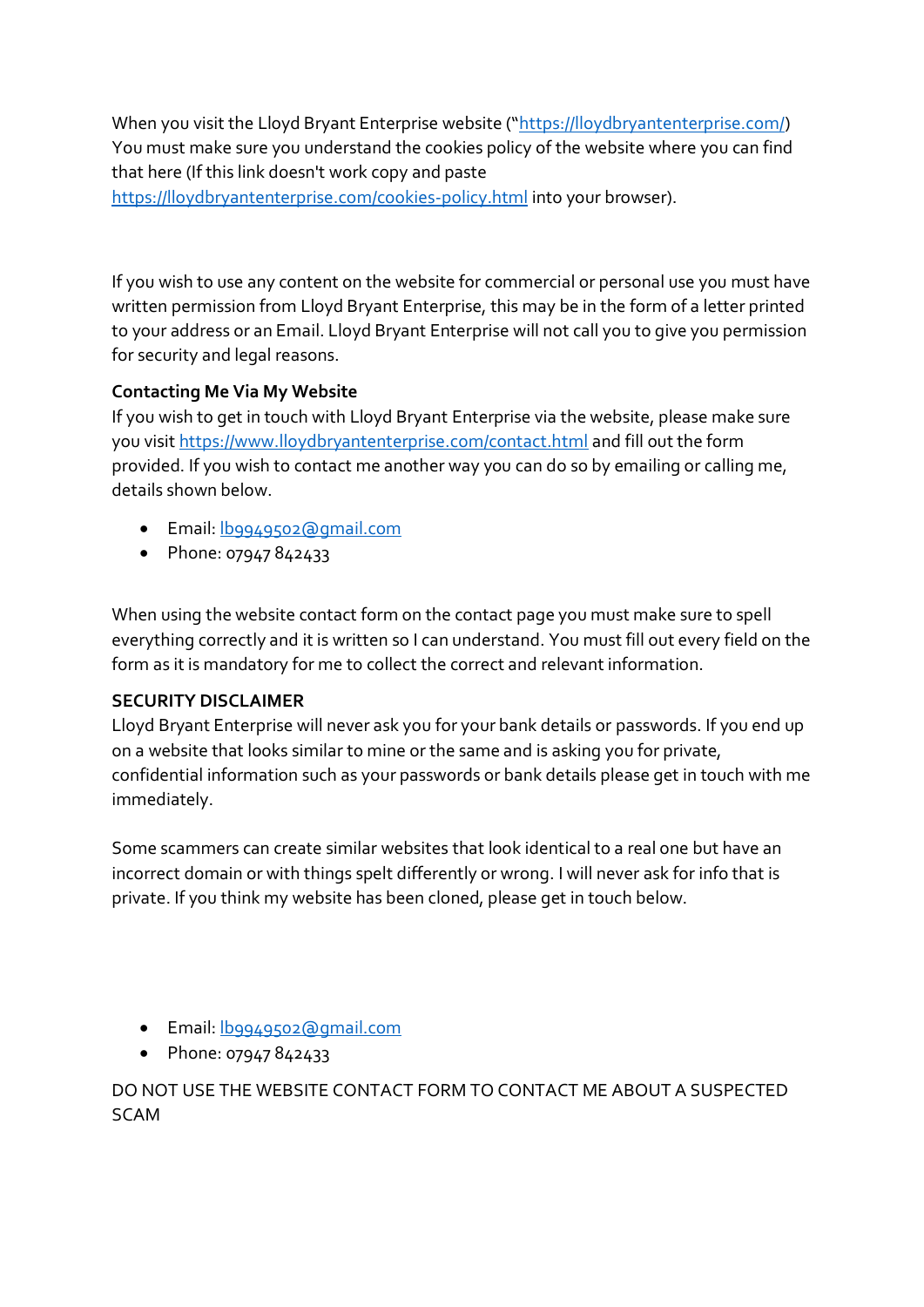I do my 100% best to make sure this doesn't ever happen but it isn't impossible and any website can be a victim of cloning.

## **Using My Website Development Services**

In order to be able to use or continue using the Lloyd Bryant Enterprise Website Development services you must agree to the following terms and conditions listed under "Using my Website Development Services".

## **Contacting For a Consultation Regarding Website Development**

You can contact me and reach out regarding my website development services in many different ways. The following ways can be used to get in touch regarding my web dev services.

- The website contact pag[e https://lloydbryantenterprise.com/contact.html](https://lloydbryantenterprise.com/contact.html)
- Email[: lb9949502@gmail.com](mailto:lb9949502@gmail.com)
- Phone: 07947 842433

When you contact me regarding website development, please make sure that if you are doing so via email that in the Subject box you put something on the lines of Website Development, Web Dev, Consultation, or Hello. This will make sure your Email and message will be easier to find as I get thousands of emails and could lose your message.

Please note: I will usually contact you back within a few minutes but depending on how busy I am I may not contact you back for an hour or so.

I will always respond to people who contact me and your message will not be ignored even if we are unable to work together for some reason.

## **Sending Me Your Things**

When you hire me, I will need to have specific information and content in order to build your website up to the highest standards possible. I will send you an Email, text, or even call you to give you a list of what I would need for your website. I will never ask you for your passwords, bank details or any other sensitive information that is deemed as "Private".

This information is such things as logo, images, videos, files etc.

## **Deposits & Payment**

Before I even get started on your website, I will ask for a deposit, this could be 25% up-front deposit, a 50% deposit or something like this. Please note that deposits are not perfect but it is to protect me and my business from any issues that may arise.

When my services are completed, I will then require the rest of the payment e.g., 50% etc. This will make the payment complete and successful.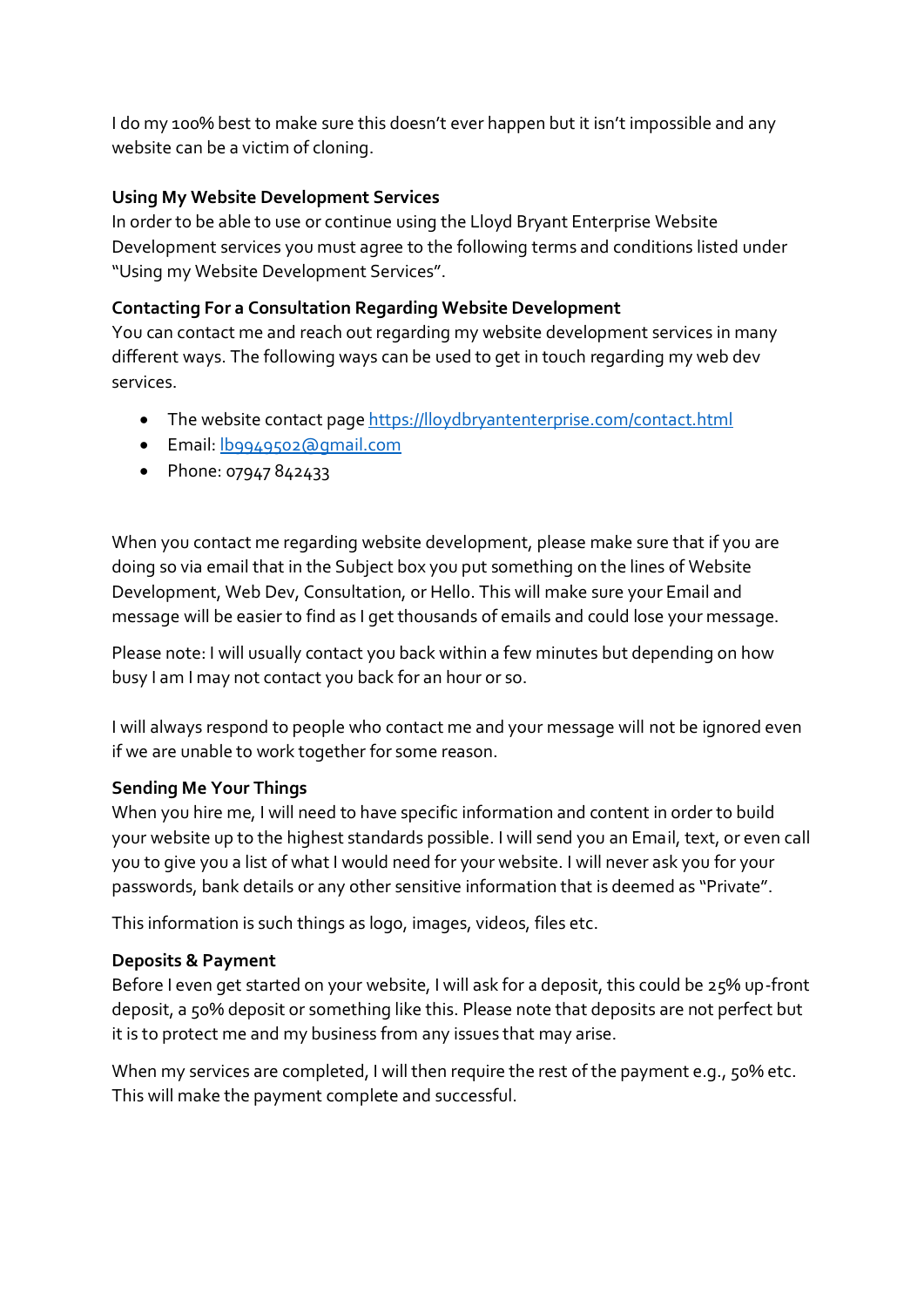## **Refunds**

My services are non-refundable and payments cannot be paid back once paid for. That's why I like to make sure the client is 100% happy with the results, services and is 100% sure of hiring me in the first place. If you pay a deposit at the beginning but will not or cannot pay the second/middle deposit I will not be able to continue my work unless the second deposit is paid. If you refuse to pay for the last section of the payment, I will not continue my work and will delete your website until you send the rest of the payment. If you never pay the rest of the website your website will not go online and my work will be taken down. If your website isn't deleted all content such as your logo, website name, text, images etc will be changed and the entire website will be sold to someone else in a similar industry or different industry but the website will be customised to their expectations.

#### **Credit**

When I build a website for your business I will have, Website by Lloyd Bryant Enterprise with a link to the official LBE website. This is credit to Lloyd Bryant Enterprise to let everyone who visits your website know that I built your website and where they can find out about my business.

#### **Removing Credit**

Credit to Lloyd Bryant Enterprise on your website can be removed but it can cost up to £250 for the credit to be removed but your website will continue to be on the Lloyd Bryant Enterprise portfolio. You cannot remove your website from my portfolio.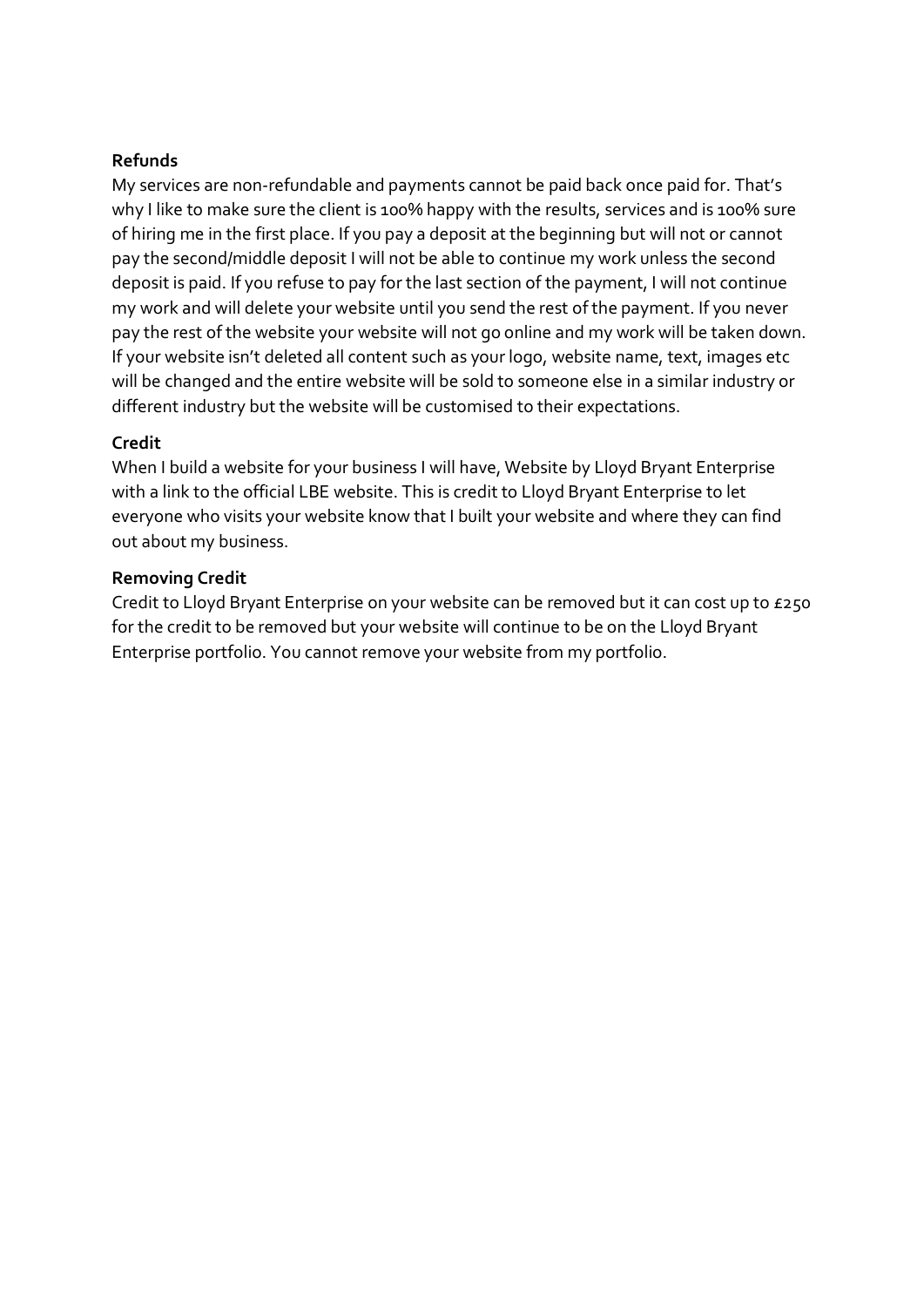## **Links on your website**

Links that you choose to have on your website that go onto third-party websites are not controlled by Lloyd Bryant Enterprise and I am not responsible for any links that redirect onto other websites. Any website links that are potentially harmful links will not be allowed on your website and I will not put misleading, harmful and or illegal links onto your website. For legal reasons I will not be affiliated with any illegal links that may be on your website.

These links can be:

- Links that lead to fake scam websites that are used to scam people for money or private information.
- Links that lead to websites that sell, distribute or advertise any illegal material, products or substances.
- Links that may contain harmful scripts or content that could affect the user's security or privacy.

## **Copyrighted material**

Here at Lloyd Bryant Enterprise, I believe that copyright laws should be taken really seriously and that everyone should be protected from copyright breaches. Lloyd Bryant Enterprise takes copyright seriously and I make sure that everything I use is my own content or is used with legal permission.

#### **Copyright and your website**

If the website I built for your business contains any copyright infringed material that you haven't told me about I take no responsibility for the content you may have used without permission. If the original owners contact me regarding any content on your website that isn't used with permission, they will be told that I developed your website and take no responsibility for any copyright laws that may have been broken and I will then give them your email to get in touch with you. This section of these terms and conditions are very important

#### **Designs and layouts**

In order for me to create a website that you are 100% happy with I will need an accurate detailed description as to what you are looking for and what designs you wish for your website to have. These designs are for things like the website layout/template and for small details such as fonts and button designs. Your website represents your business so I understand you want the best for your website and I can provide the best but I will need to know what you want.

When you agree to these terms and conditions you agree to provide me with a detailed list as to what you want your website to look like. Whether it is a different website that you like the look of or if it's completely from your imagination.